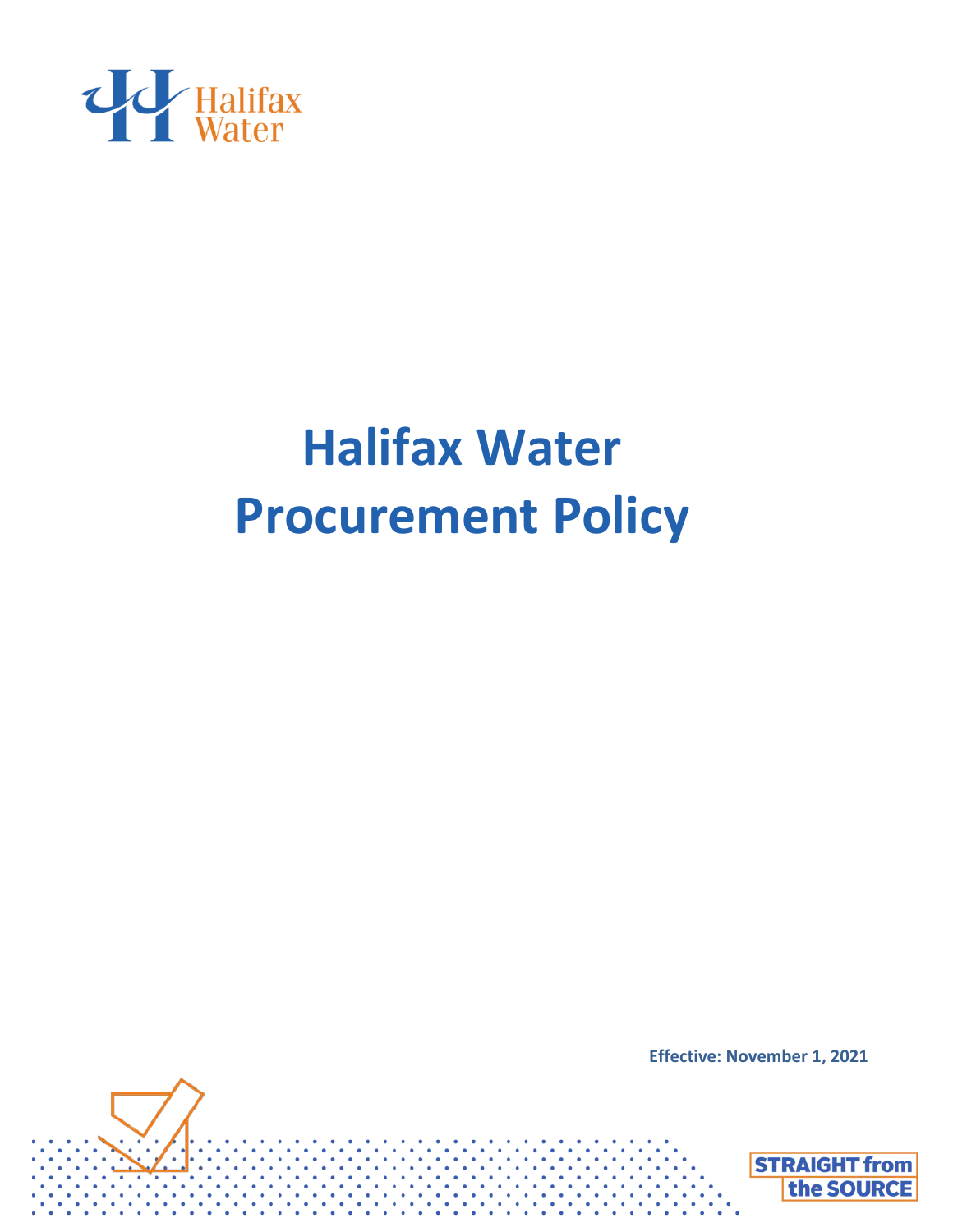

### **TABLE OF CONTENTS**

<span id="page-1-0"></span>

| 1. |     |                                                            |  |  |  |  |
|----|-----|------------------------------------------------------------|--|--|--|--|
| 2. |     |                                                            |  |  |  |  |
|    | 2.1 |                                                            |  |  |  |  |
|    | 2.2 |                                                            |  |  |  |  |
|    | 2.3 |                                                            |  |  |  |  |
|    | 2.4 | Geographic Neutrality and Reciprocal Non-Discrimination  1 |  |  |  |  |
|    | 2.5 |                                                            |  |  |  |  |
|    | 2.6 |                                                            |  |  |  |  |
|    | 2.7 |                                                            |  |  |  |  |
|    | 2.8 |                                                            |  |  |  |  |
| 3. |     |                                                            |  |  |  |  |
| 4. |     |                                                            |  |  |  |  |
|    | 4.1 |                                                            |  |  |  |  |
|    | 4.2 |                                                            |  |  |  |  |
|    | 4.3 |                                                            |  |  |  |  |
|    | 4.4 |                                                            |  |  |  |  |
|    |     | 4.4.1                                                      |  |  |  |  |
|    |     | 4.4.2                                                      |  |  |  |  |
|    |     | 4.4.3                                                      |  |  |  |  |
|    |     | 4.4.4                                                      |  |  |  |  |
|    |     | 4.4.5                                                      |  |  |  |  |
|    |     | 4.4.6                                                      |  |  |  |  |
|    | 4.5 |                                                            |  |  |  |  |
| 5. |     |                                                            |  |  |  |  |
|    | 5.1 |                                                            |  |  |  |  |
|    | 5.2 |                                                            |  |  |  |  |

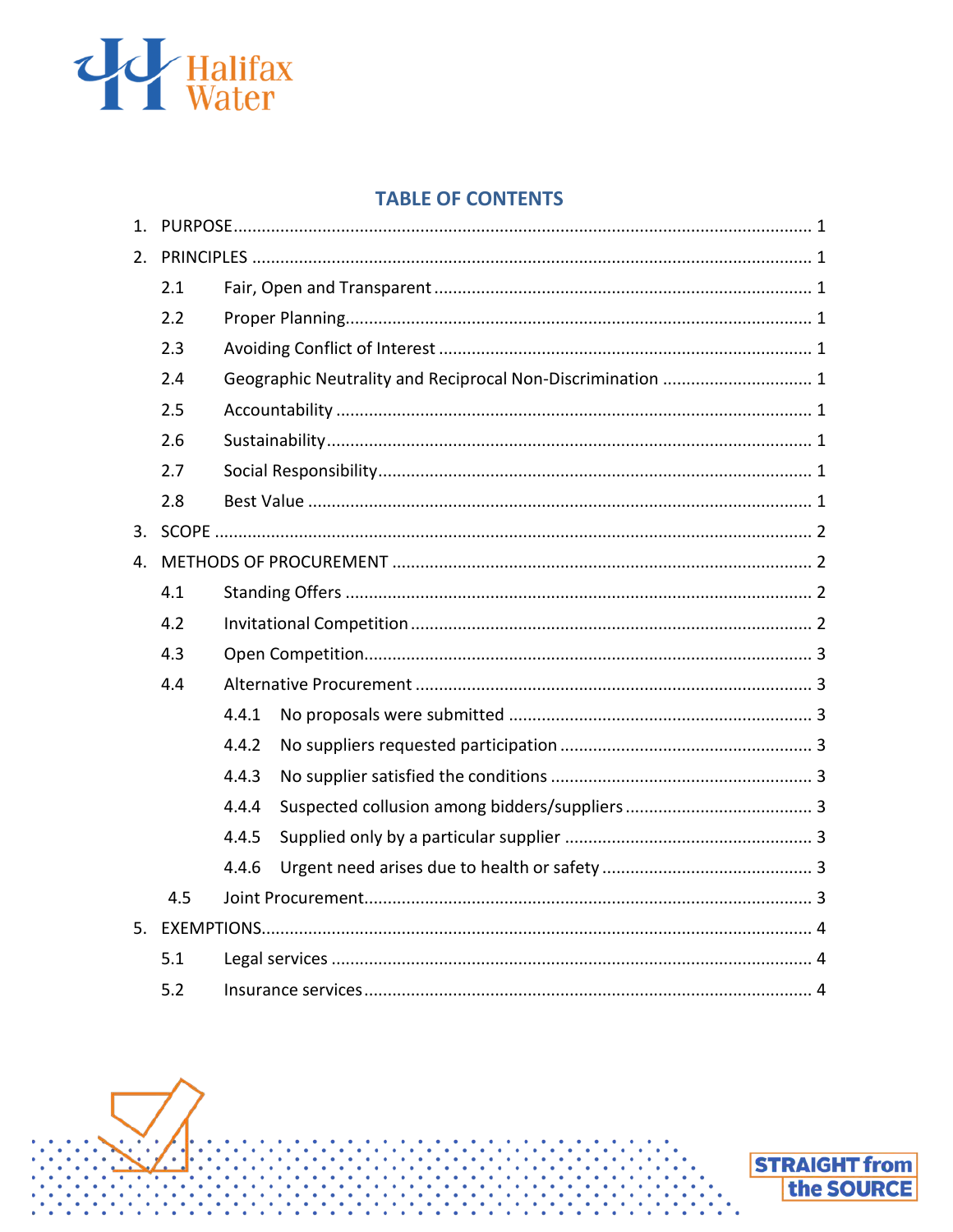|    | 5.3  |                                                                 |  |  |  |  |
|----|------|-----------------------------------------------------------------|--|--|--|--|
|    | 5.4  | Professional consulting services (valued less than \$100,000) 4 |  |  |  |  |
|    | 5.5  |                                                                 |  |  |  |  |
|    | 5.6  |                                                                 |  |  |  |  |
|    | 5.7  |                                                                 |  |  |  |  |
|    | 5.8  |                                                                 |  |  |  |  |
|    | 5.9  |                                                                 |  |  |  |  |
|    | 5.10 |                                                                 |  |  |  |  |
| 6. |      |                                                                 |  |  |  |  |
| 7. |      |                                                                 |  |  |  |  |
| 8. |      |                                                                 |  |  |  |  |
|    | 8.1  |                                                                 |  |  |  |  |
|    | 8.2  |                                                                 |  |  |  |  |
|    | 8.3  |                                                                 |  |  |  |  |
|    | 8.4  |                                                                 |  |  |  |  |
|    | 8.5  | Submitted a consumer proposal and/or claimed bankruptcy 5       |  |  |  |  |
|    | 8.6  |                                                                 |  |  |  |  |
| 9. |      |                                                                 |  |  |  |  |
|    |      |                                                                 |  |  |  |  |
|    |      |                                                                 |  |  |  |  |
|    |      |                                                                 |  |  |  |  |
|    |      |                                                                 |  |  |  |  |
|    |      |                                                                 |  |  |  |  |

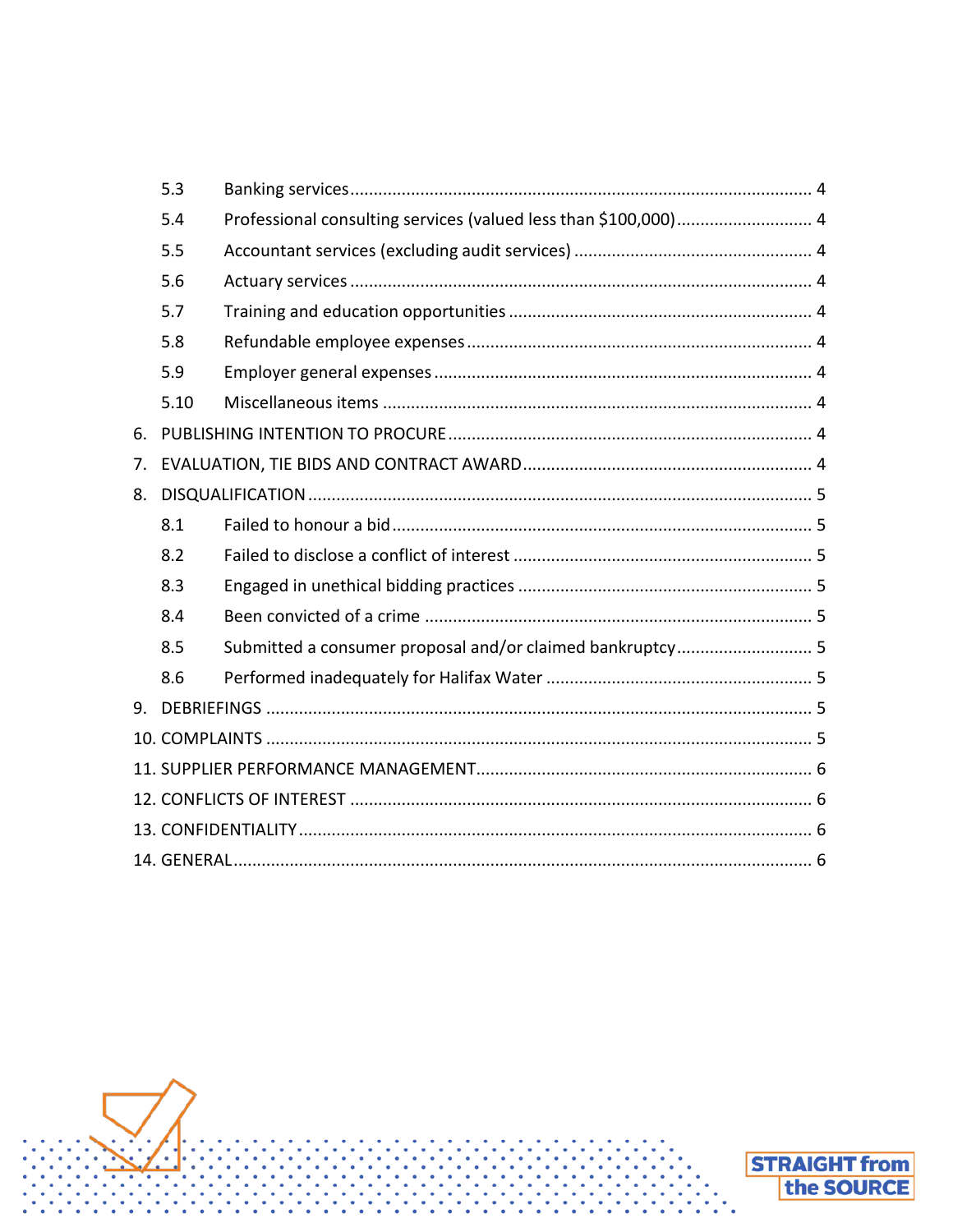#### <span id="page-3-0"></span>**1. PURPOSE**

The purpose of this Policy is to establish guidelines for procurement of goods, services and construction for Halifax Water

#### <span id="page-3-1"></span>**2. PRINCIPLES**

Procurement at Halifax Water will be undertaken in accordance with the following principles:

#### **2.1 FAIR, OPEN AND TRANSPARENT**

<span id="page-3-2"></span>Access for qualified suppliers to compete for Halifax Water's business must be open and the procurement process must be conducted in a fair and transparent manner providing equal treatment to suppliers. Suppliers must have equal access to information on procurement opportunities andprocesses.

#### **2.2 PROPER PLANNING**

<span id="page-3-3"></span>Prior to any procurement activities, Halifax Water will undertake planning to identify the goods, services and/or construction required to meet its needs, to determine the appropriate procurement method and the appropriate approvals required. Halifax Water will not plan, design, or otherwise structure a procurement process, select a valuation method, or divide procurement requirements in order to avoid the obligations of this Policy.

#### **2.3 AVOIDING CONFLICT OF INTEREST**

<span id="page-3-4"></span>Conflict of interest, whether actual, potential or perceived, must be avoided during the procurement process and the ensuing contract. It is the responsibility of individuals involved in procurement decisionmaking or a procurement process to disclose any actual, perceived or potential conflicts of interest according to Halifax Water's policies on conflict of interest.

#### **2.4 GEOGRAPHIC NEUTRALITY AND RECIPROCALNON-DISCRIMINATION**

<span id="page-3-5"></span>Halifax Water will ensure that access for suppliers to compete for business is geographically neutral and non-discriminatory. Halifax Water will apply regional preference for goods, services and construction in accordance with applicable laws and agreements.

#### **2.5 ACCOUNTABILITY**

<span id="page-3-6"></span>Halifax Water is accountable for the results of its procurement decisions and the appropriateness of its procurement processes.

#### **2.6 SUSTAINABILITY**

<span id="page-3-7"></span>Procurement planning and processes should be undertaken with a view to promoting social, environmental and financial sustainability.

#### **2.7 SOCIAL RESPONSIBILITY**

<span id="page-3-8"></span>Halifax Water is committed to supporting enterprises whose core objectives include advancing equity, diversity, inclusivity, socio-economic interests and/or building healthy communities.

#### **2.8 BEST VALUE**

<span id="page-3-9"></span>Halifax Water is not obligated to determine best value solely on price. The determination of best value may, at the discretion of Halifax Water, also include consideration of social responsibility, environmental

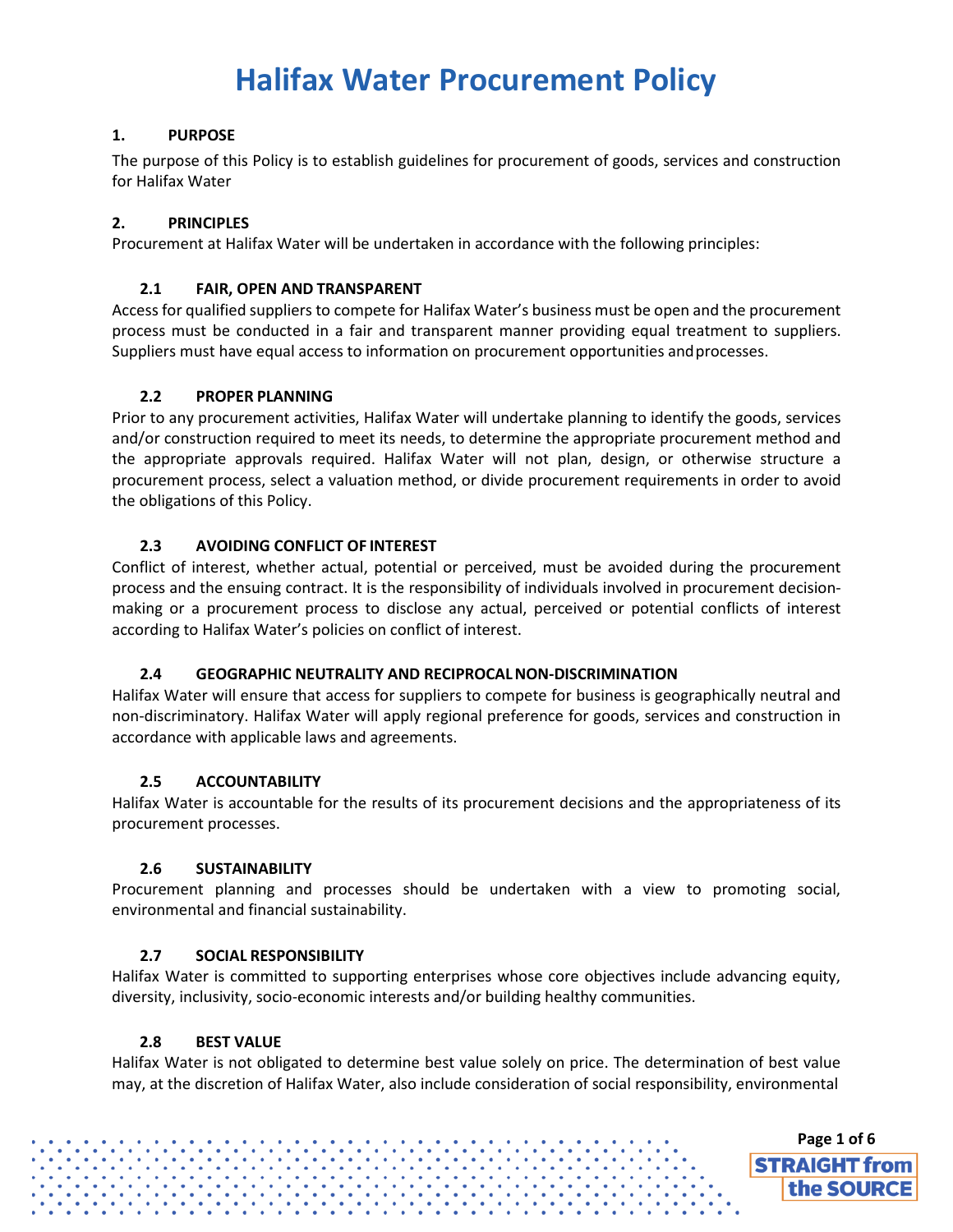responsibility, quality, capacity and capability of the bidder to meet the stated criteria, timing of the project, and/or impact on Halifax Water customers.

#### **3. SCOPE**

Subject to the thresholds and exceptions set out in herein, this policy applies to purchases of goods, services or construction by Halifax Water.

Halifax Water will determine whether a given purchase of goods, services or construction will be carried out by means of a competitive or non-competitive procurement in accordance with this policy.

Exceptions to competitive bidding requirements must not be for the purposes of avoiding competition or to discriminate against or favour specific suppliers.

#### <span id="page-4-0"></span>**4. METHODS OF PROCUREMENT**

#### **4.1 STANDING OFFERS**

<span id="page-4-1"></span>A standing offer is an offer to purchase goods and/or services repeatedly at pre-arranged prices and/or under set terms and conditions.

Halifax Water will use standing offers to reduce overall cost and achieve benefits through the consolidation of purchases when it is possible to combine requirements and encourage overall standardization of items.

Halifax Water may leverage the benefits of standing offers of other public sector entities, such as provincial or federal governments, municipalities, or other public utilities whenever practical, and/or when the arrangement would be in accordance with the principles of this policy.

#### **4.2 INVITATIONAL COMPETITION**

<span id="page-4-2"></span>Invitational competitionsinvite three or more qualified suppliersto compete by submitting quotes and/or written proposals to Halifax Water for the supply of goods, services and/orconstruction.

Halifax Water will award invitational competitions in accordance with the principles of this policy, including best value to Halifax Water.

| <b>Invitational Competition Financial Thresholds</b> |                            |          |  |  |
|------------------------------------------------------|----------------------------|----------|--|--|
|                                                      | <b>Financial Threshold</b> |          |  |  |
| Category                                             | Min                        | Max      |  |  |
| Goods                                                |                            | \$24,999 |  |  |
| <b>Services</b>                                      | \$5,000                    | \$49,999 |  |  |
| Construction                                         |                            | \$99,999 |  |  |

Financial thresholds for invitational competitions within Halifax Water are:

<span id="page-4-3"></span>For goods, services or construction valued below \$5,000, quotes are not required.

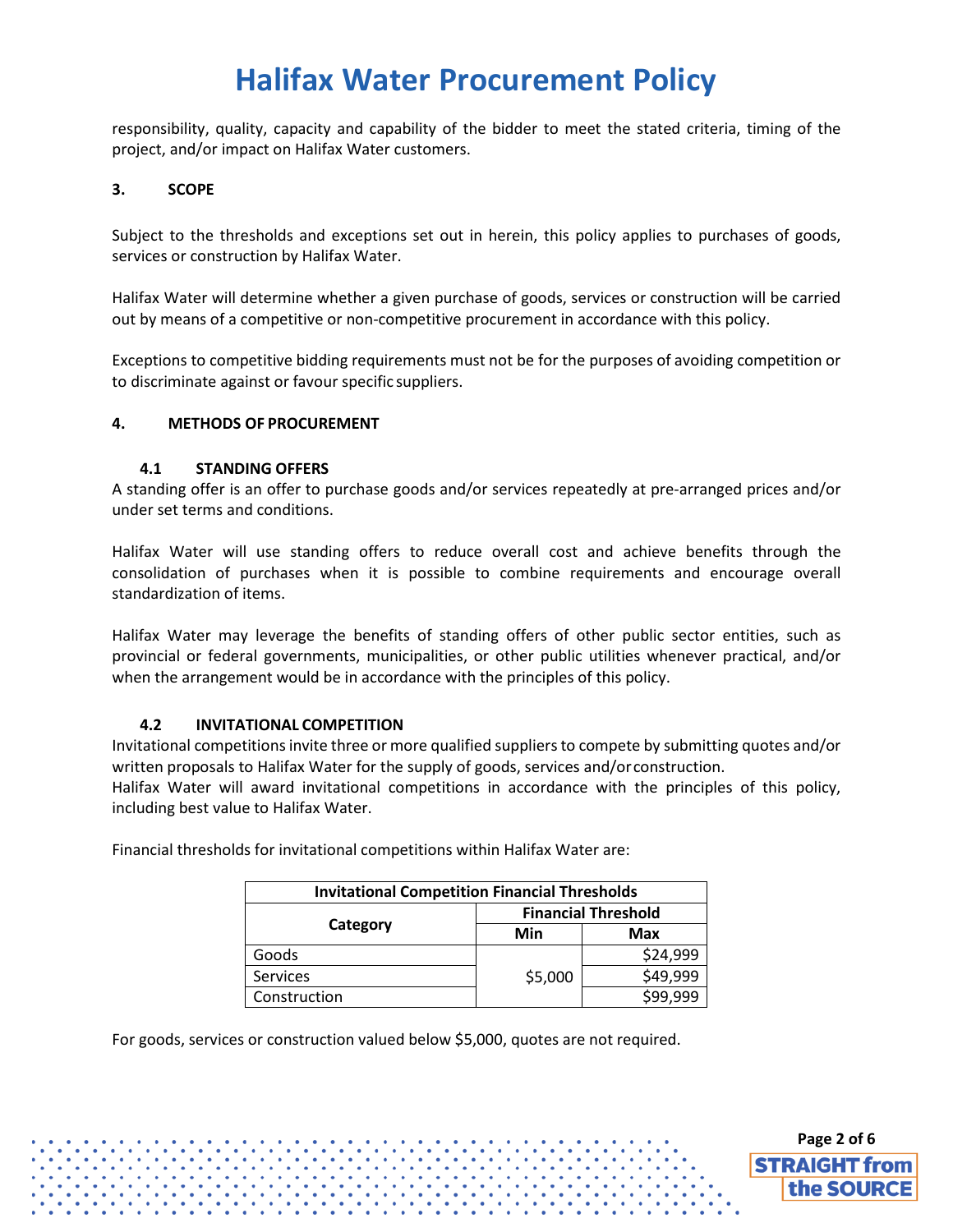#### **4.3 OPEN COMPETITION**

<span id="page-5-8"></span>An open competition is an open and public procurement process that invites suppliers to compete by submitting written proposals to Halifax Water for the supply of goods, services, and/or construction. Examples of open competitions include tenders and requests for proposals.

Halifax Water will award open competitions in accordance with the principles of this policy, including best value to Halifax Water.

Financial thresholds for open competitions within Halifax Water are:

| <b>Open Competition Financial Thresholds</b> |                            |            |  |  |
|----------------------------------------------|----------------------------|------------|--|--|
|                                              | <b>Financial Threshold</b> |            |  |  |
| Category                                     | Min                        | <b>Max</b> |  |  |
| Goods                                        | \$25,000                   |            |  |  |
| Services                                     | \$50,000                   | unlimited  |  |  |
| Construction                                 | \$100,00                   |            |  |  |

#### **4.4 ALTERNATIVE PROCUREMENT**

<span id="page-5-0"></span>Alternative procurement processes are specialized and/or exceptional procurement processes that balance open and competitive procurement with urgent, specialized, or exceptional needs of Halifax Water.

<span id="page-5-3"></span><span id="page-5-2"></span><span id="page-5-1"></span>Halifax Water may use alternative procurement processes when:

- **4.4.1** No proposals were submitted in an open competition,
- **4.4.2** No suppliers requested participation in an invitational competition,
- **4.4.3** No supplier satisfied the conditions for participation in the procurement process,
- <span id="page-5-4"></span>**4.4.4** Halifax Water suspects collusion among bidders/suppliers,
- <span id="page-5-5"></span>**4.4.5** The goods, services and/or construction can be supplied only by a particular supplier and no reasonable alternative exists,
- <span id="page-5-6"></span>**4.4.6** When an urgent need arises due to an immediate risk to the health or safety of employees, the public, or the possibility of serious damage to public or private property or the environment.

Use of alternative procurement processes must be approved by the General Manager.

#### **4.5 JOINT PROCUREMENT**

<span id="page-5-7"></span>Joint procurement is when Halifax Water engages with another public sector entity, such as provincial or federal governments, municipalities, or other public utilities to procure goods, services and/or construction.

Joint procurement includes Halifax Water extending procurement opportunities to other public sector entities and Halifax Water participating in procurement processes of other public sector entities.

Halifax Water will engage in joint procurement in accordance with the principles of this policy, including best value. The provisions of the applicable trade agreements apply to any Halifax Water joint procurement process.

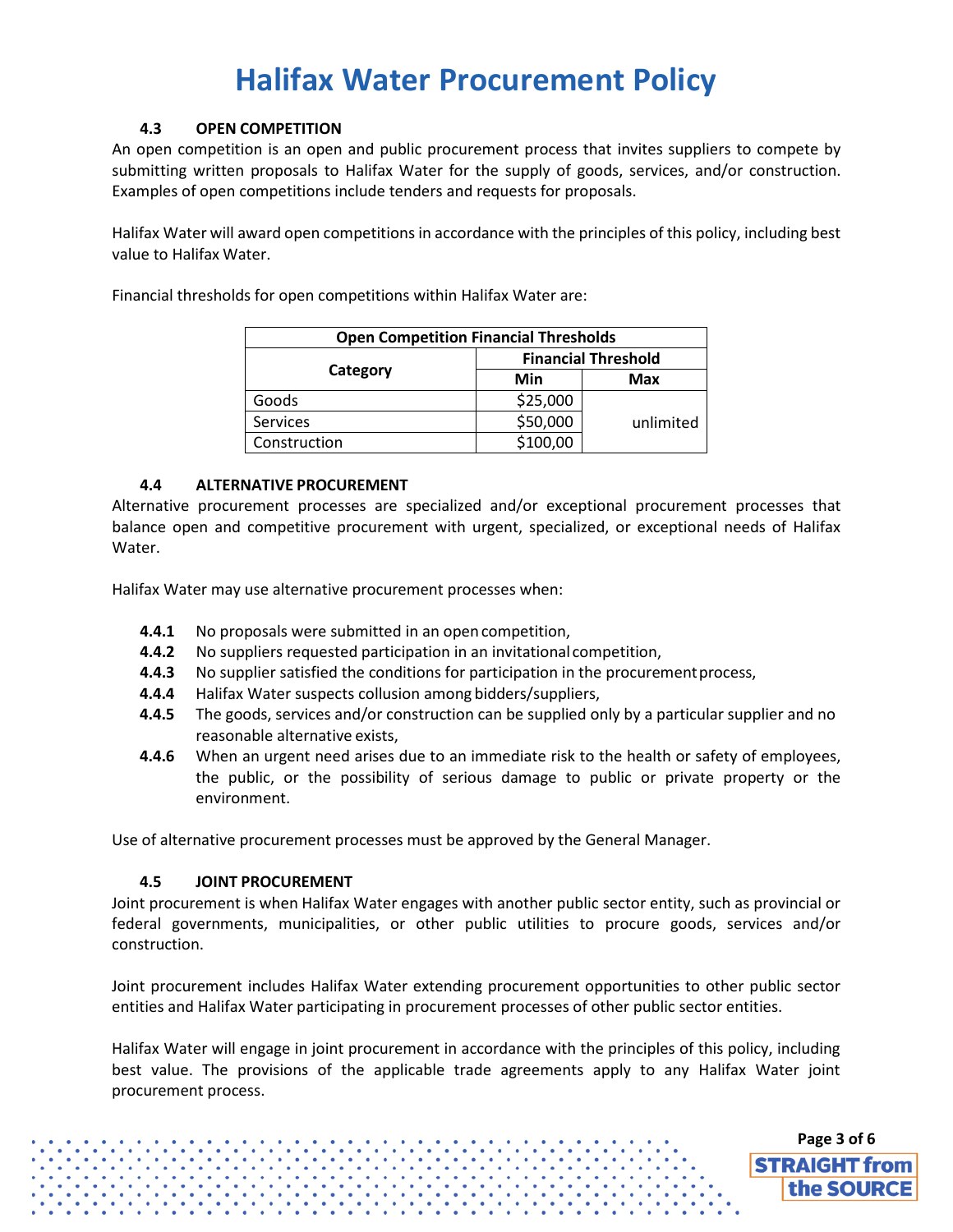#### **5. EXEMPTIONS**

<span id="page-6-0"></span>Procurement of the following services is not required to comply with the methods noted in section 4 of this policy:

- <span id="page-6-1"></span>**5.1** *Legal services* including expert witness services, legal advice and representation, court reporter services, and arbitrators and moderators.
- **5.2** *Insurance services*.
- <span id="page-6-2"></span>*5.3 Banking services.*
- **5.4** *Professional consulting services* valued less than\$100,000.
- <span id="page-6-3"></span>**5.5** Accountant services excluding audit services.
- <span id="page-6-4"></span>**5.6** *Actuary services*.
- <span id="page-6-6"></span><span id="page-6-5"></span>**5.7** *Training and education opportunities* including conferences, conventions, tradeshows, seminars, workshops, subscriptions, and association memberships.
- <span id="page-6-7"></span>**5.8** *Refundable employee expenses* including advances, university courses, entertainment, miscellaneous non-travel, meal allowances, travel expenses, and hotelaccommodations.
- **5.9** *Employer general expenses* including payroll deduction remittances, grants to agencies, medical and dental expenses, debenture payments, damages, petty cash, tax remittances, employee income, licenses, grants and contributions, real property (including land, buildings, easements, encroachments, licenses), member discretionary funds, and utilities (including water, wastewater, stormwater, power/energy, and telephoneservices).
- **5.10** *Miscellaneous items*including:
	- Print, television and radio media advertising
	- Publication and distribution of magazines, periodicals or newspapers but not including the sole activity of printing or typesetting
	- Production and distribution of audio, film or videorecordings
	- Customs broker services
	- Taxi services
	- Courier services
	- Catering, meals and small incidentals
	- Postage
	- Minor items that would otherwise be impractical to purchase through formal procurement methods.

#### <span id="page-6-9"></span>**6. PUBLISHING INTENTION TO PROCURE**

Where applicable, Halifax Water will publish its intention to procure goods, services and/or construction via the Nova Scotia Government hosted website/portal for public entity procurement opportunities.

#### <span id="page-6-10"></span>**7. EVALUATION, TIE BIDS AND CONTRACT AWARD**

Quotes, bids and/or proposals will be evaluated by Halifax Water in accordance with the requirements and criteria published in the chosen method of procurement.

In the event Halifax Water receives tie bids, Halifax Water may, in its sole discretion, award the contract on the basis of best value. Halifax Water may also request the bidders submit an additional best and final offer and/or flip a coin to award the contract.

<span id="page-6-8"></span>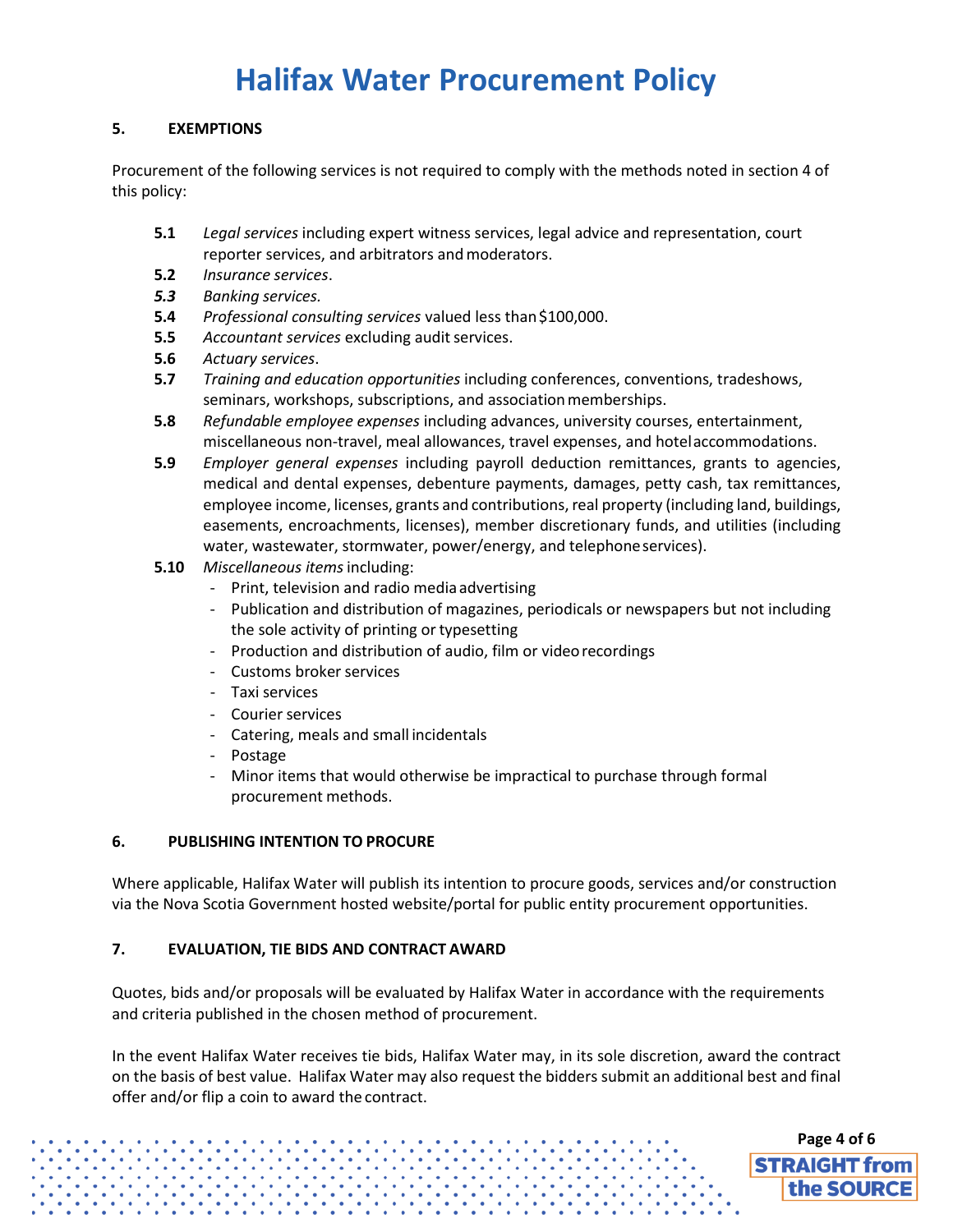Prior to awarding a contract for any goods, services and/or construction, Halifax Water will confirm that funding for the procured goods, services and/or construction has been approved and that the procurement is being made in accordance with this policy.

Halifax Water will publish a notice of contract award via the Nova Scotia Government hosted website/portal for public entity procurement opportunities.

#### <span id="page-7-0"></span>**8. DISQUALIFICATION**

Quotes, bids and/or proposals deemed by Halifax Water to be non-compliant will be disqualified from evaluation.

<span id="page-7-2"></span><span id="page-7-1"></span>Halifax Water may disqualify a supplier from participation in any procurement of goods, services and/or construction if that supplier has:

- **8.1** Failed to honour a bid
- **8.2** Failed to disclose a conflict of interest
- <span id="page-7-3"></span>**8.3** Engaged in unethical bidding practices
- <span id="page-7-4"></span>**8.4** Been convicted of a crime
- **8.5** Submitted a consumer proposal and/or claimed bankruptcy
- **8.6** Performed inadequately for Halifax Water

<span id="page-7-5"></span>In the event Halifax Water disqualifies a supplier pursuant to this section, the supplier will be notified in writing by Halifax Water and have an opportunity to respond to Halifax Water. The supplier's response must be received by Halifax Water within 15 days of the date of notice of disqualification.

#### <span id="page-7-6"></span>**9. DEBRIEFINGS**

A debriefing is an opportunity for a supplier to meet with Halifax Water to discuss their submission to either an open competition or an invitational competition.

Any request for a debriefing must be in writing and submitted to Halifax Water within ten days of notification of award, non-award or disqualification. Information about bids, submissions and/or proposals submitted by other bidders will not be discussed or disclosed in the debriefing.

A debriefing must be requested prior to submitting a complaint pursuant to section 10 of this policy.

#### <span id="page-7-7"></span>**10. COMPLAINTS**

Complaints regarding a Halifax Water procurement process or decision pursuant to this policy must be submitted in writing within 30 days of completing the debriefing.

**[Page 5](#page-1-0) of 6**

**STRAIGHT from** the SOURCE

Complaints must include details of the reasons for the complaint and the resolution being requested.